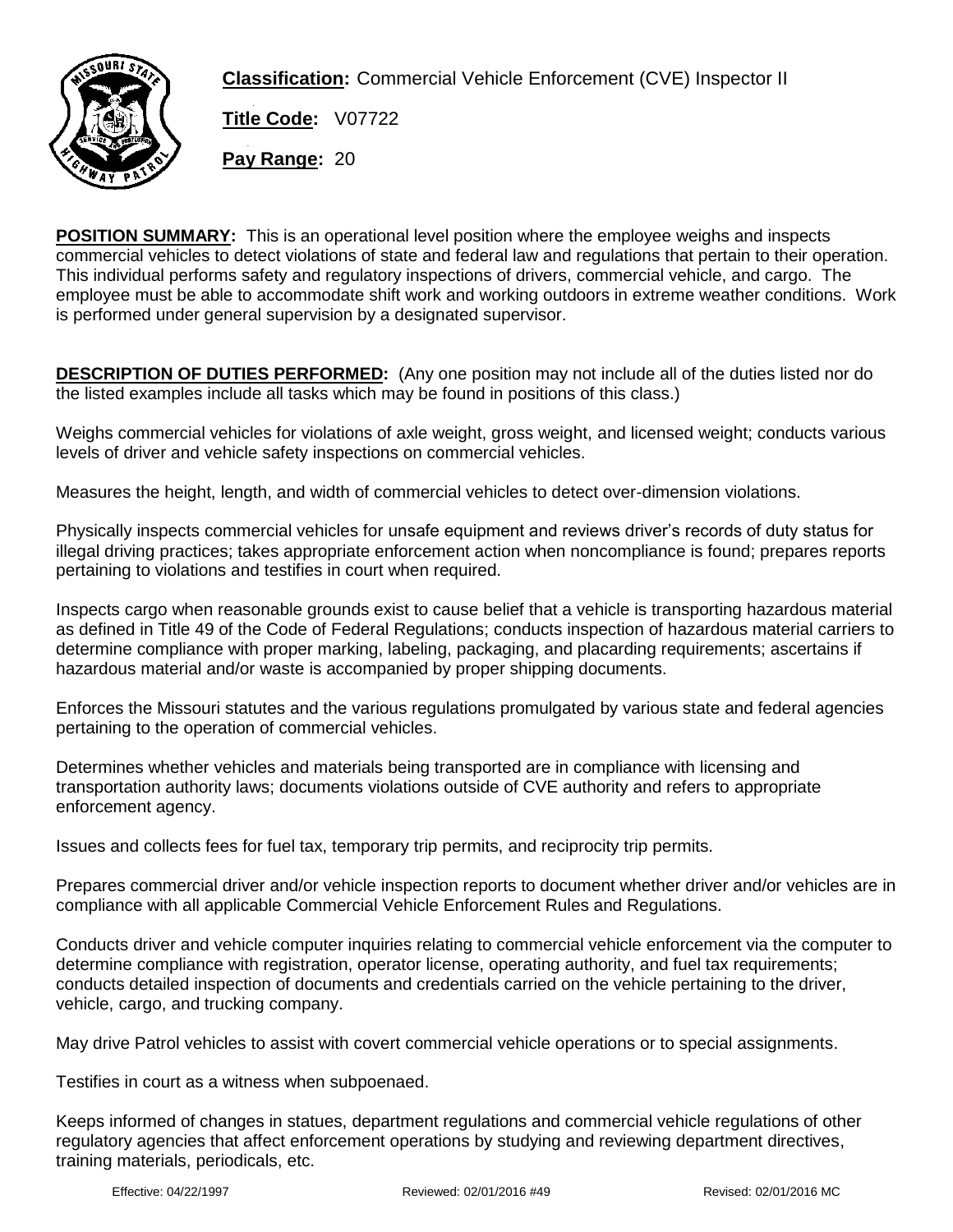Maintains and cleans assigned equipment (including scale maintenance) in appropriate condition; arranges for repairs when malfunctions occur.

Performs building and grounds maintenance (e.g., mows lawn, mops floor, paints trim, removes trash, etc.) as necessary to keep a professional appearance of the inspection facilities.

Performs job-related travel, as needed.

Performs other related work as assigned.

**REQUIRED KNOWLEDGE, SKILLS, AND ABILITIES:** Knowledge of the basic techniques, practices and procedures used in commercial vehicle enforcement according to state and federal laws.

Knowledge of hazardous/radioactive materials as they pertain to Commercial Vehicle Enforcement, and exercise the proper safety procedures in dealing with same.

Working knowledge and practice of the safety procedures involved in administering first aid, and dealing with body fluid and/or blood-borne pathogens.

Ability to accommodate shift work.

Ability to work outdoors in inclement weather.

Ability to utilize problem-solving skills, exercise judgment, make decisions, and assemble information in report form.

Ability to conduct various levels of driver and vehicle safety inspections and post-accident analysis on commercial vehicles to ensure compliance with state and federal laws and regulations.

Ability to deal with a variety of individuals (in potentially hostile situations) with firmness, tact and impartiality necessary to enforce commercial vehicle laws and regulations.

Ability to detect unsafe equipment on vehicles and to take the appropriate corrective action.

Ability to operate equipment necessary for the completion of job duties (e.g., weigh scales, measuring devices, creeper, communications equipment, computer terminal, telephone, fax machine, calculator, etc.).

Ability to assist with the set up and operation of portable scales in order to properly weigh commercial vehicles.

Ability to utilize problem-solving skills, exercise judgment, make decisions, and assemble information in report form.

Ability to testify in court and defend findings of fact.

Ability to operate a Patrol vehicle in accordance with Missouri State Highway Patrol policy and State of Missouri Statutes.

Ability to position self and equipment necessary to inspect commercial vehicles.

Ability to handle fees collected for fuel tax and reciprocity permits and remit per Patrol policy.

Ability to perform light building and ground maintenance as necessary (mowing lawn, mopping floors, painting trim, trash removal, etc.).